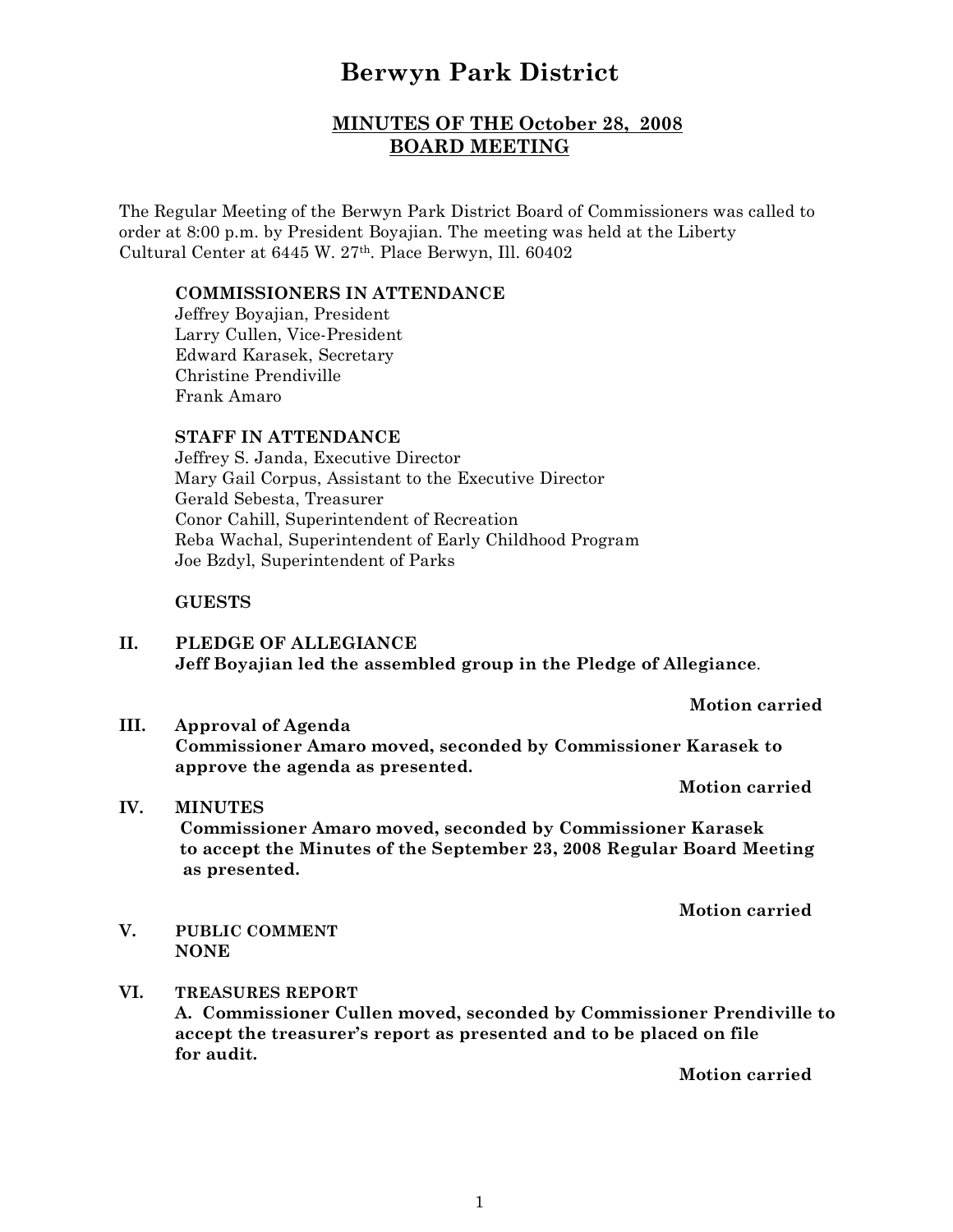**B. Commissioner Cullen moved, seconded by Commissioner Prendiville to accept and approve the monthly payroll and payables totaling to the amount of \$348,955.15.**

> **ROLL CALL: Karasek, Yea Boyajian, Yea Amaro, Yea Cullen, Yea Prendiville, Yea**

**Motion carried**

## **VII. EXECUTIVE DIRECTOR'S REPORT Commissioner Prendiville moved, seconded by Commissioner Cullen to accept as informational.**

**Motion carried**

**VIII. W.S.S.R.A Accepted as Informational**

#### **IX. CORRESPONDENCE The correspondence folder was reviewed by the Board Members.**

#### **X. STANDING COMMITTEE REPORTS**

 **BUILDINGS & GROUNDS Accept as Informational**

**FINANCE**

**Commissioner Cullen moved, seconded by Commissioner Prendiville to waive reading of Resolution R-08-01 Tax Levy Estimate Resolution.**

**Motion carried**

**Commissioner Cullen moved, seconded by Commissioner Prendiville to adopt Resolution R-08-01 Tax Levy Resolution, a resolution determining the amounts of money exclusive of levies for debt service and election costs estimated to be necessary to be raised by taxation pursuant to be proposed levy of the Berwyn Park District for Levy year 2008.**

> **ROLL CALL: Cullen, Yea Prendiville, Yea Boyajian, Yea Karasek, Yea Amaro,Yea**

> > **Motion carried**

**Commissioner Cullen moved, seconded by Commissioner Prendiville to waive reading of Resolution R-08-02, PMA Investment Intermediary Policy.**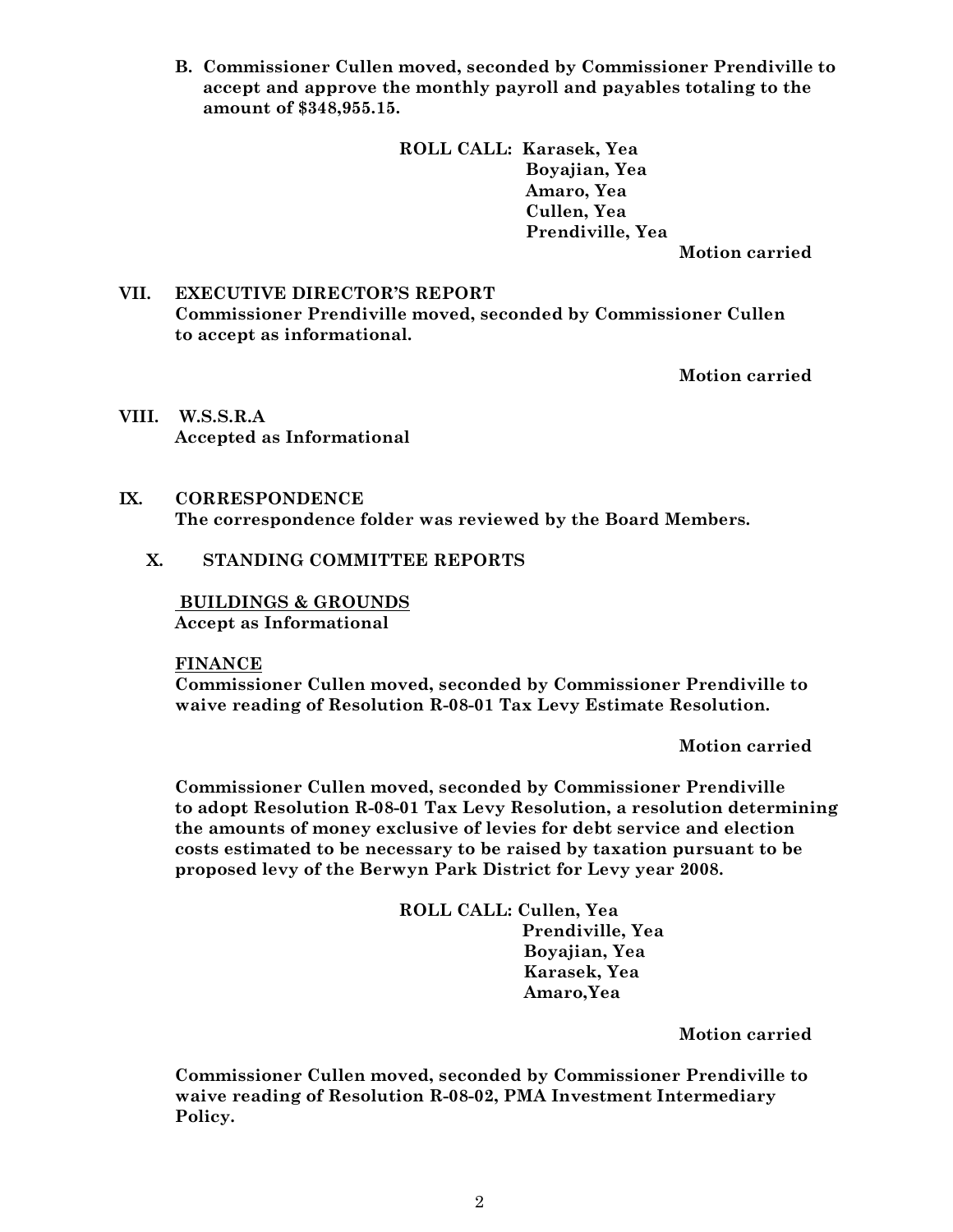**Commissioner Cullen moved, seconded by Commissioner Prendiville to adopt Resolution R-08-02, a resolution in compliance with the current investment policy.**

> **ROLL CALL: Cullen, Yea Prendiville, Yea Boyajian, Yea Karasek, Yea Amaro, Yea**

> > **Motion carried**

**Commissioner Cullen moved, seconded by Commissioner Prendiville to waive reading of Resolution R-08-04 Payroll Wire Transfer Authorization.**

**Motion carried**

**Commissioner Cullen moved, seconded by Commissioner Prendiville to adopt Resolution R-08-04, a resolution authorizing Assistant to the Executive Mary Gail Corpus and Executive Director Jeffrey Janda to make payroll wire transfers to facilitate payroll and direct deposit requirements.**

> **ROLL CALLL: Cullen, Yea Prendiville, Yea Boyajian, Yea Karasek, Yea Amaro, Yea**

> > **Motion carried**

**Commissioner Cullen moved, seconded by Commissioner Prendiville to adopt the 2009 Employee Health Insurance Plan as presented. The PDRMA Health plan rate increase represents a 7.5% over the 2008 rates. The plan will also allow employees to choose an HMO and increase optical benefits to \$400.00 per year. The monthly premiums are offset by employee contributions, which range from 5% to 50% on job class and longevity.**

> **ROLL CALL: Cullen, Yea Boyajian, Yea Prendiville, Yea Amaro, Yea Cullen, Yea Prendiville, Yea**

> > **Motion carried**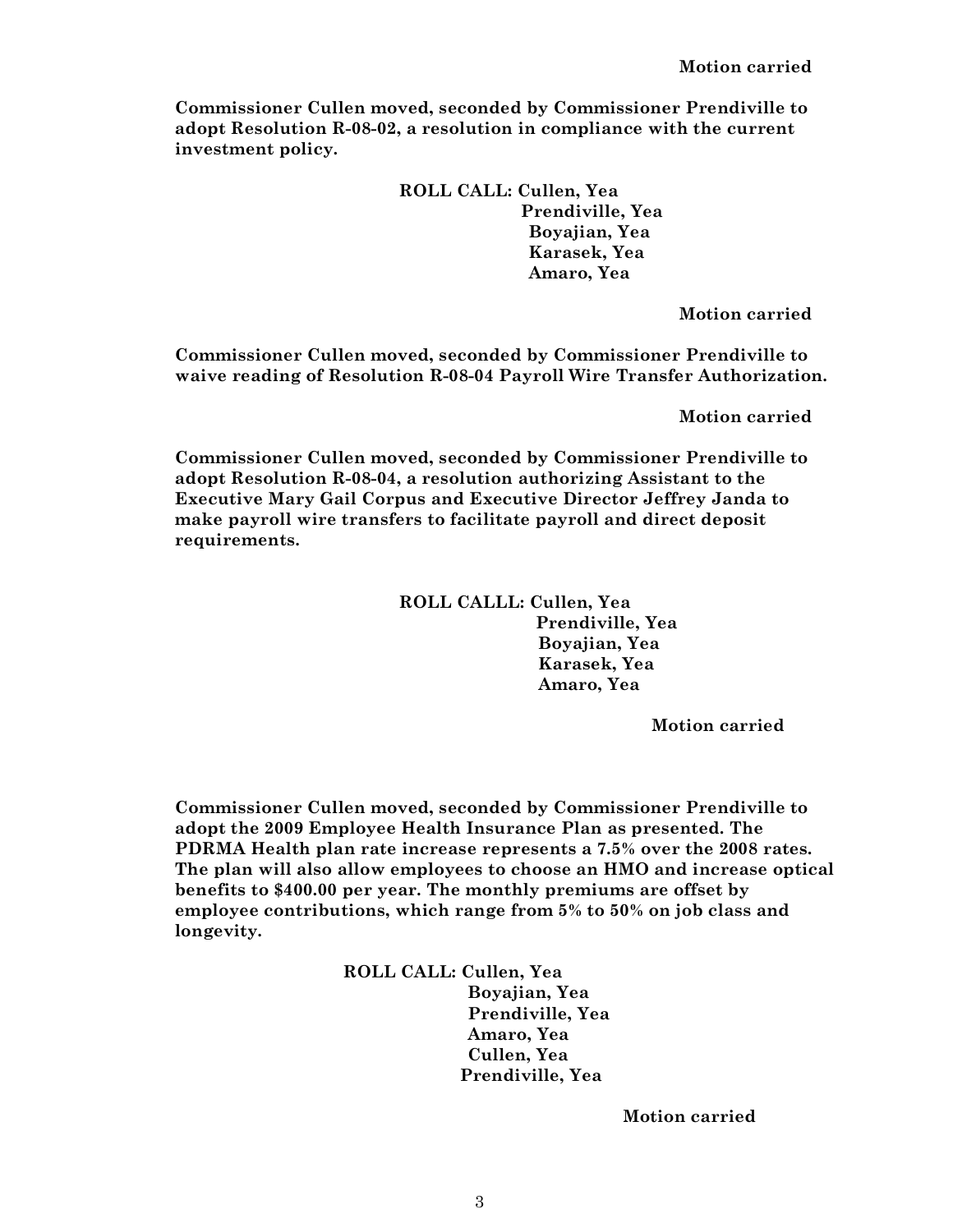#### **PERSONNEL & POLICY**

**Commissioner Amaro moved, seconded by Commissioner Karasek to adopt Resolution R-08-03 setting the dates and location for Berwyn Park District Board meetings in 2009.**

### **ROLL CALL: Prendiville, Yea Boyajian, Yea Amaro, Yea Cullen, Yea Karasek, Yea**

**Motion carried**

#### **RECREATION NO MEETING**

- **XI. UNFINISHED BUSINESS NONE**
- **XII. NEW BUSINESS NONE**
- **XIII Closed Session NONE**

**Buildings & Grounds---Call of the Chair**

**Personnel & Policy----Call of the Chair**

**Finance—Call of the Chair**

**Recreation— Call of the Chair**

**Board Meeting- November 18,2008 at 8:00 pm at Proksa Park** 

**XV Adjournment**

**There being of no further business to come before the board, Commissioner Cullen moved seconded by Commissioner Prendiville adjourn at 8:29pm.**

> **ROLL CALL: Karasek, Yea Amaro, Yea Boyajian, Yea Cullen, Yea Prendiville, Yes**

> > **Motion carried**

#### **ATTESTED TO BY:**